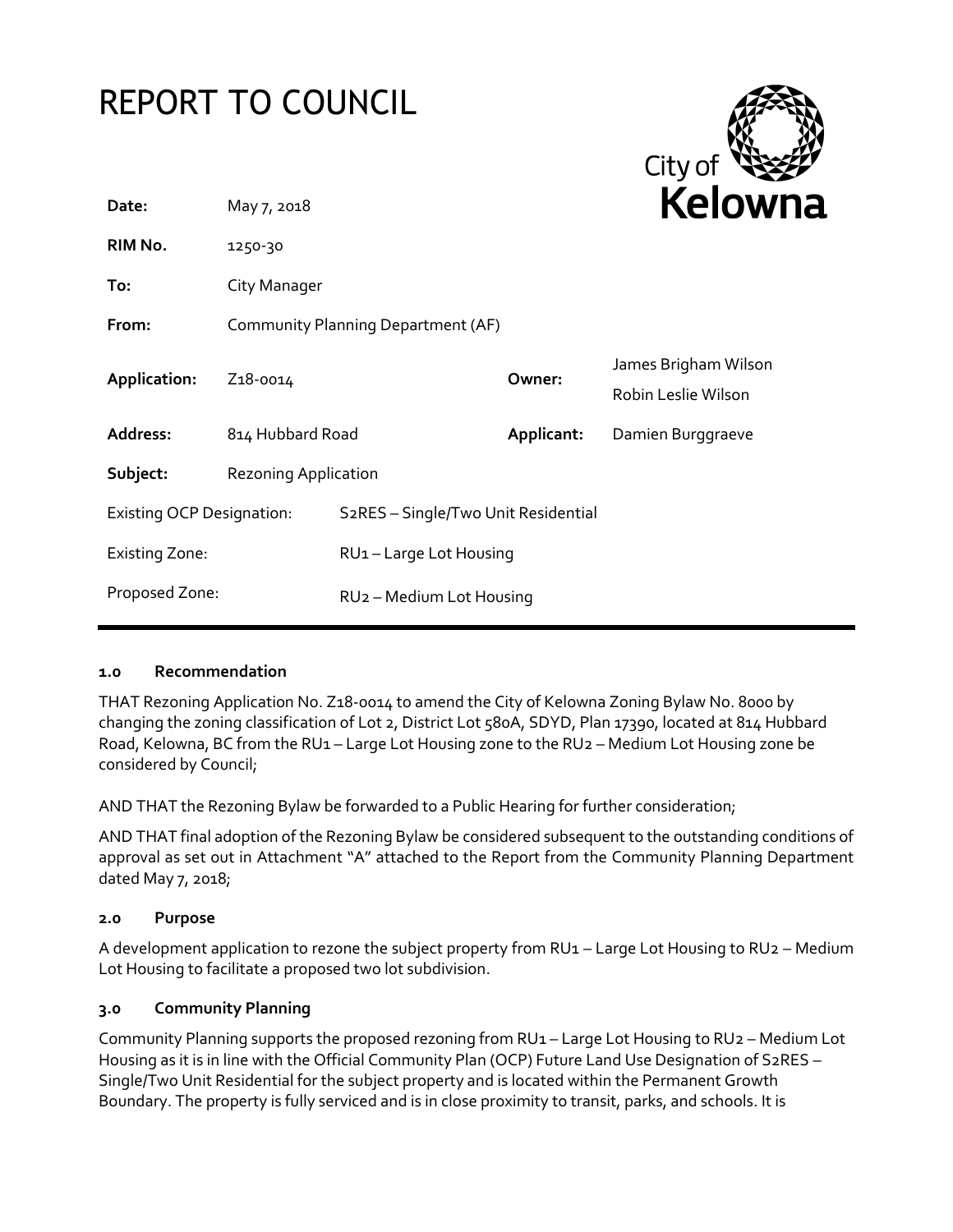therefore consistent with the Compact Urban Growth and Sensitive Infill Housing OCP Land Use Policies. These policies state that growth should occur in areas that are already serviced and have access to transit, and that growth should be designed to be sensitive to the existing character of the neighbourhood.

As a condition of rezoning, the applicant will be required to upgrade the adjacent frontage by installing curb and gutter, storm drainage and pavement widening or by providing cash in lieu for the frontage improvements.

# **4.0 Proposal**

# 4.1 Background

The subject property currently has an existing one and a half storey single family dwelling with two accessory buildings located at the rear of the property.

# 4.2 Project Description

The proposed rezoning from RU1 to RU2 would facilitate the development of a two lot subdivision of the subject property. The proposed rezoning meets all of the zoning regulations and does not require any variances.

In order to facilitate the proposed subdivision, the existing single family dwelling and accessory buildings will be demolished and subsequently removed.

# 4.3 Site Context

The subject property is located in North Okanagan Mission near the intersection of Raymer Road and McClure Road and just west of Mission Ridge Park. It is in close proximity to transit routes located along Gordon Drive and is within walking distance to Mission Ridge Park. The surrounding neighborhood is comprised largely of RU1 – Large Lot Housing zoned properties. Currently, there are two other RU2 – Medium Lot Housing zoned properties within the neighborhood. Other surrounding zones include several RU6 – Two Dwelling Housing and RU1c – Large Lot Housing with Carriage House zoned properties.

Adjacent land uses are as follows:

| <b>Orientation</b> | Zoning                              | <b>Land Use</b> |
|--------------------|-------------------------------------|-----------------|
| North              | RU1-Large Lot Housing               | Residential     |
| East               | RU1-Large Lot Housing               | Residential     |
| South              | RU1-Large Lot Housing               | Residential     |
| West               | RU <sub>1</sub> - Large Lot Housing | Residential     |



# **Site Context Map Future Land Use Map**

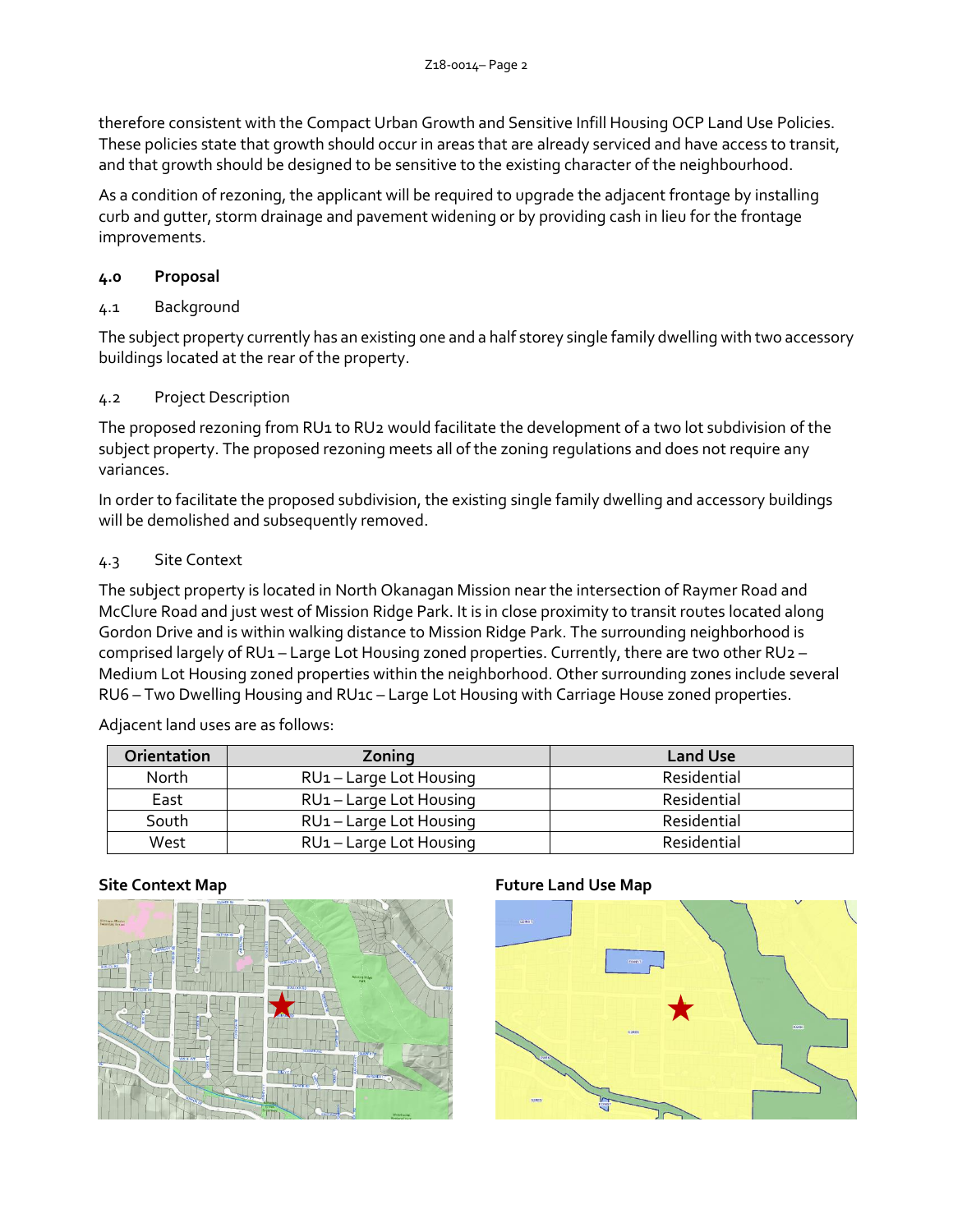

**Subject Property Map:** 814 Hubbard Road

## **5.0 Current Development Policies**

5.1 Kelowna Official Community Plan (OCP)

## **Development Process**

**Compact Urban Form.**<sup>1</sup>Develop a compact urban form that maximizes the use of existing infrastructure and contributes to energy efficient settlement patterns. This will be done by increasing densities (approximately 75 - 100 people and/or jobs located within a 400 metre walking distance of transit stops is required to support the level of transit service) through development, conversion, and re-development within Urban Centres (see Map 5.3) in particular and existing areas as per the provisions of the Generalized Future Land Use Map 4.1.

**Sensitive Infill.**<sup>2</sup> Encourage new development or redevelopment in existing residential areas to be sensitive to or reflect the character of the neighbourhood with respect to building design, height and siting.

### **6.0 Technical Comments**

- 6.1 Building & Permitting Department
	- No comment
- 6.2 Development Engineering Department (see attached Dev. Eng. memo dated February 26, 2018)
	- Road frontage improvements are triggered by this rezoning application. The requirements include curb and gutter, storm drainage system and pavement widening. Also required is a landscaped boulevard, street lighting and the re-location or adjustment of utility appurtenances if required to accommodate the upgrading construction. The cost of this construction is at the applicant's expense.
	- The proposed redevelopment includes the subject parcel being subdivided into two lots. A subdivision application will require service upgrades that include the installation of additional

<sup>-</sup><sup>1</sup> City of Kelowna Official Community Plan, Policy 5.3.2 (Development Process Chapter).

<sup>&</sup>lt;sup>2</sup> City of Kelowna Official Community Plan, Policy 5.22.6 (Development Process Chapter).